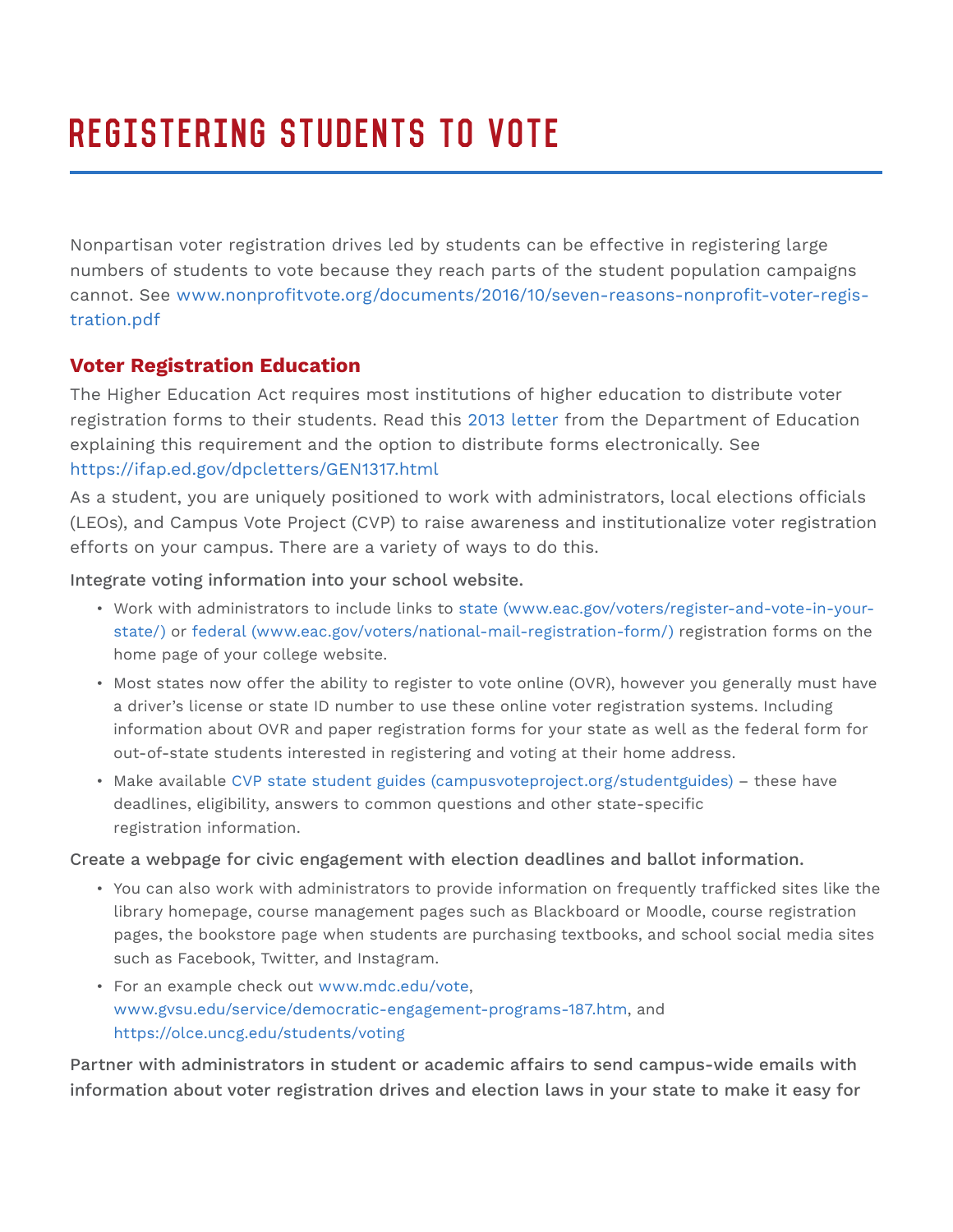students to access registration and voting information.

- Include links to voter registration forms for your state (www.eac.gov/voters/register-and-vote-inyour-state) and CVP state student guides (campusvoteproject.org/studentguides).
- Attach social media graphics students can post and share with their network and multiply your reach. Contact CVP to ask what graphics they have available.
- For a simpler ask, go to your professors and ask them to share voting information with their classes via email or ask if they will allow you to speak to your peers before class about how to register and vote.

## **Organizing a Voter Registration Drive**

#### Step 1: Research Requirements for Hosting a Drive in Your State

Fair Elections Center and Campus Vote Project provide guides on requirements for hosting a 3rd party voter registration drive. Visit, http://campusvoteproject.org/voter-registration-drive-guides, and reach out to CVP with questions beforehand. Only answer a question if you are complete sure of the answer, otherwise direct students to local election officials or get their contact information and follow-up with them.

#### Step 2: Find Support

To host a successful voter registration drive, gather support from school administrators, faculty, LEOs (www.fvap.gov/search-offices/), and student groups. Here are some places to start:

- Dean of Students
- Office of Civic Engagement
- Political science professors
- Student Government
- College Democrats, College Republicans, or other political student groups
- Partner with CVP and we can help you "make a plan", find contacts, and send you registration materials.
	- Be sure to recruit as many volunteers as possible throughout this step!

## Step 3: Organize Your Event

- Reserve a space that has a lot of first-year student foot traffic, such as a university center, student union, or dining-area.
- If your state offers online voter registration, try to find a space with WiFi so you can set up computers, or tablets. This way you don't have to handle paper forms!
- Gather all the paper state (www.eac.gov/voters/register-and-vote-in-your-state) and federal (www.eac.gov/national-mail-registration-form/) forms you need.
- Make it fun! Bring stickers, candy, and food to draw crowds.

 Note that you generally cannot exchange something of value for someone's voter registration. This means if you are giving away food or items at your event make them available to folks who engage with you whether or not they register to vote. For more details contact Campus Vote Project.